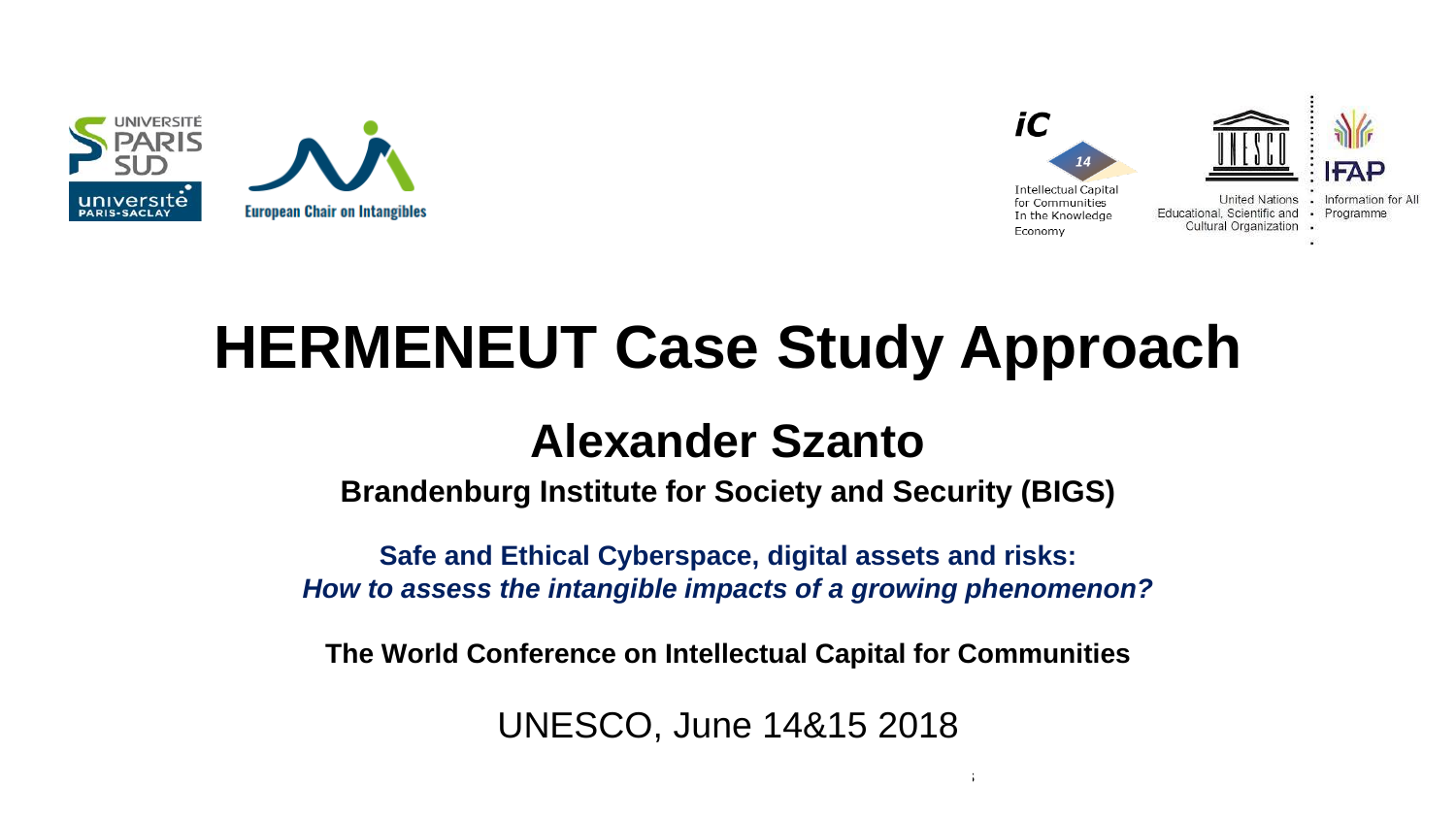

- I. Sector-Specific Case Studies
	- i. Structure of the Case Studies
	- ii. Examples for each Sector
	- iii. Lessons learnt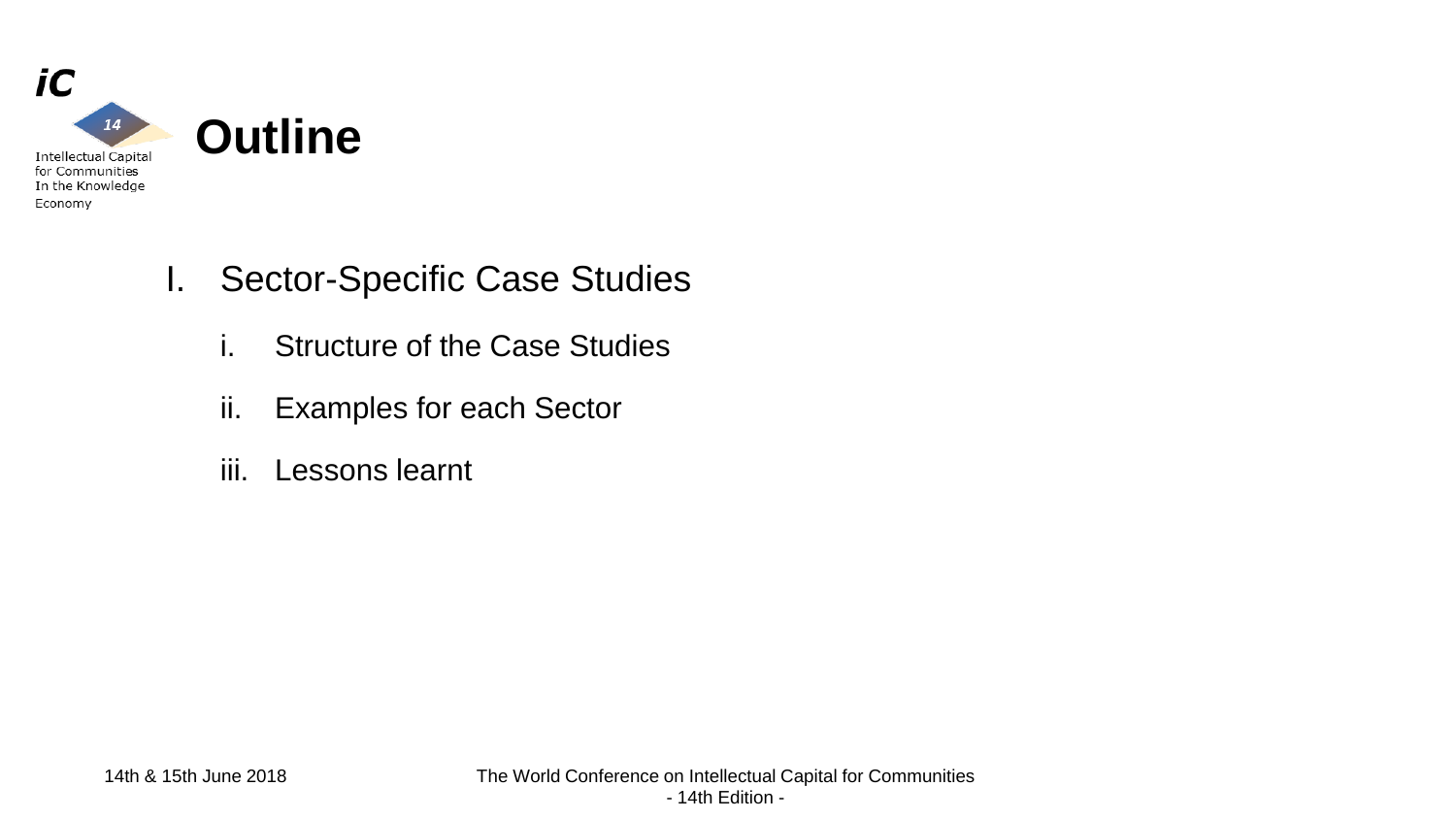

# **Sector-Specific Case Studies**

**Overview**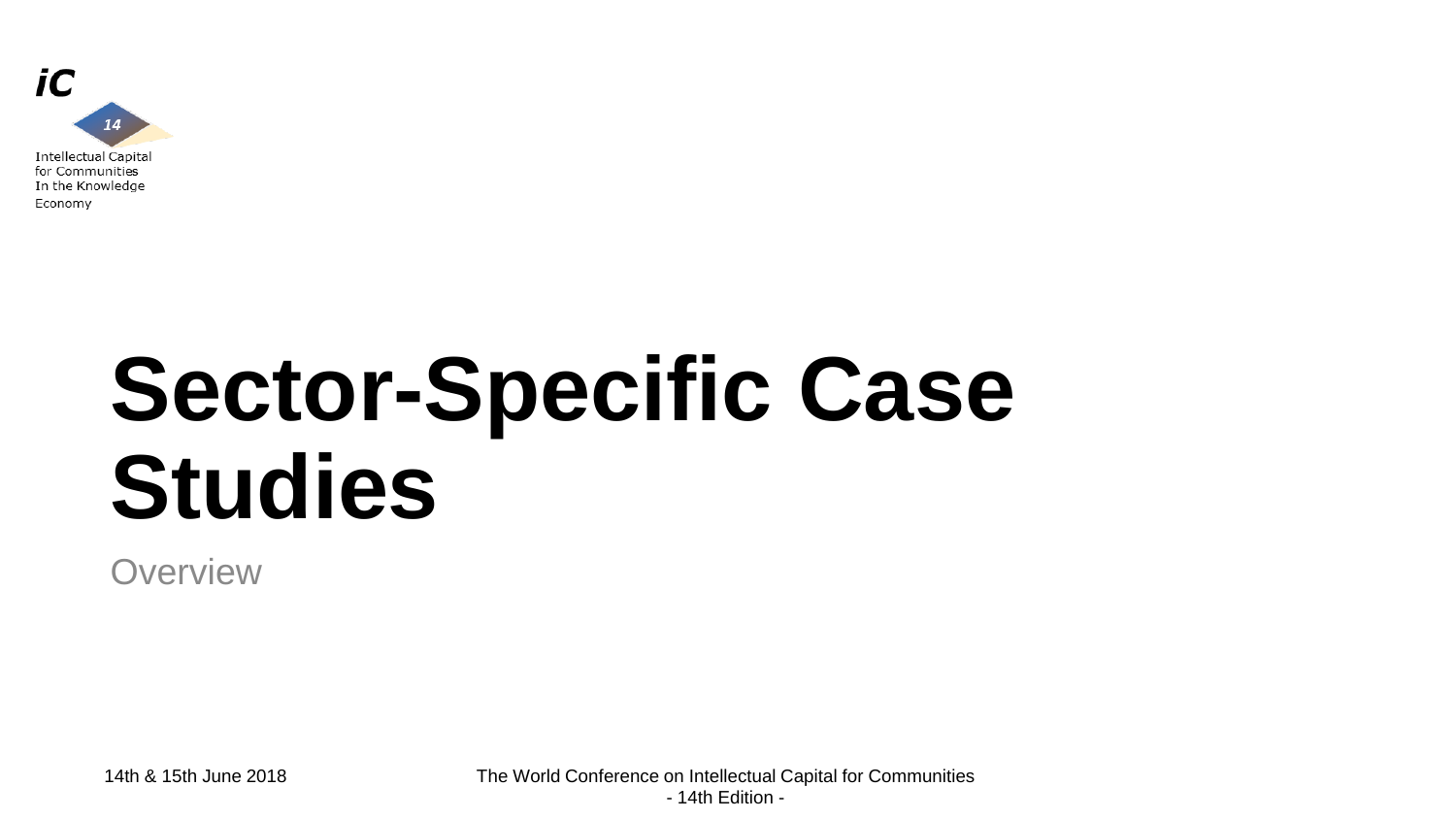

## **Structure of the Case Studies**

- ➢ Company Profile
- ➢ Cyber Breach Characteristics
- ➢ Intangible Scope v. Incident Type
- ➢ Severity of the Data Breach

- ➢ Economic Impact
- ➢ Financial Impact
- ➢ Event Study (UPSud)
- ➢ Social Media Impact (UPSud)
- ➢ Impact on Management



- 1. Company Profile
- 2. Cyber Breach Characteristics
- 3. Intangible Scope v. Incident Type



Financial Data: Credit Card Number, Virtual Currency Copyrighted Material: Movie & Music Leak, Research Data Credentials: Login Name, Password, Address DoS/DDoS: Denial of Service/ Distributed Denial of Service

#### 4. Severity of the Data Breach

Impact Rating: Insignificant | Distracting | Painful | Damaging | Catastrophic | Unknown

strophic | Unknown Impact Rating: Insignificant | Distracting | Painful | Damaging | Cata

4. Severity of the Data Breach

|                            | Major | Moderate | Minor | None | Unknown |
|----------------------------|-------|----------|-------|------|---------|
| Asset & Fraud:             |       |          |       |      |         |
| <b>Brand Damage</b>        |       |          |       |      |         |
| <b>Business Disruption</b> |       |          |       |      |         |
| <b>Operating Costs</b>     |       |          |       |      |         |
| Legal & regulatory         |       |          |       |      |         |
| Competitive<br>Advantage   |       |          |       |      |         |
| Response &<br>Recovery     |       |          |       |      |         |

5. Economic Impact 6. Financial Impact 7. Event Study 8. Social Media Impact 9. Impact on Management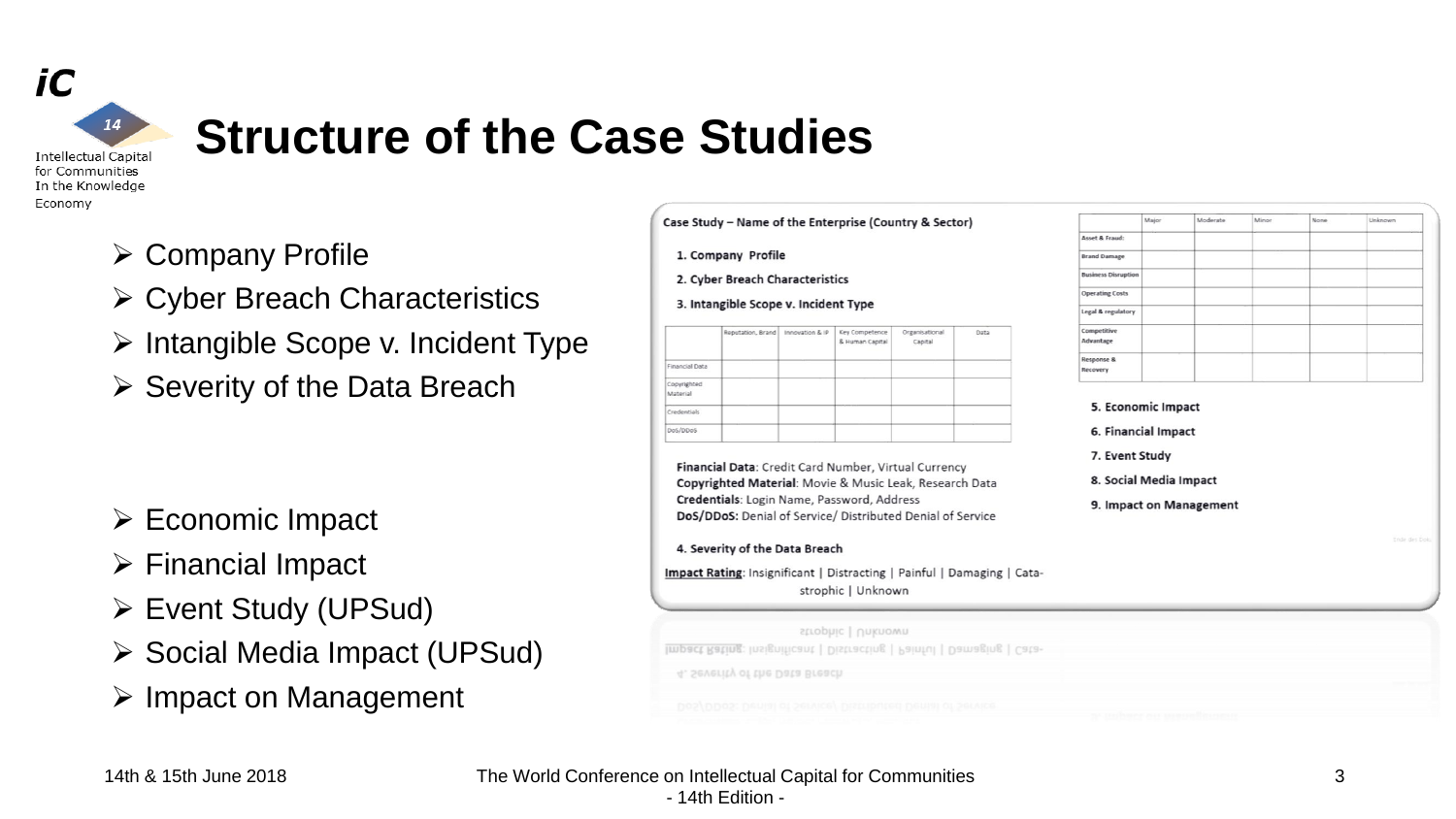

## **Example I – IP-Intensive Industry (1)**

### **Codan Limited (Australia)**

- ➢ **Why is this case a good example?**
	- $\triangleright$  One of world's best hand held metal detection technology companies.
	- ➢ Half of the companies revenue was generated from sales of metal detectors, worth A\$35.2m (2012).

- ➢ 12 separate companies manufacturing fake Codan gold detectors of varying quality were discovered.
- ➢ Counterfeit products have been sold in increasing numbers across north-eastern Africa > experienced a gold rush prior to 2012 – with millions of gold prospectors making a living prospecting for gold.
- ➢ Hackers managed to hack into a Codan employee's laptop when he logged on using hotel Wi-Fi during business trip to China.
- ➢ Codan carried out its own private investigation. The counterfeit products were more than A\$10m worth.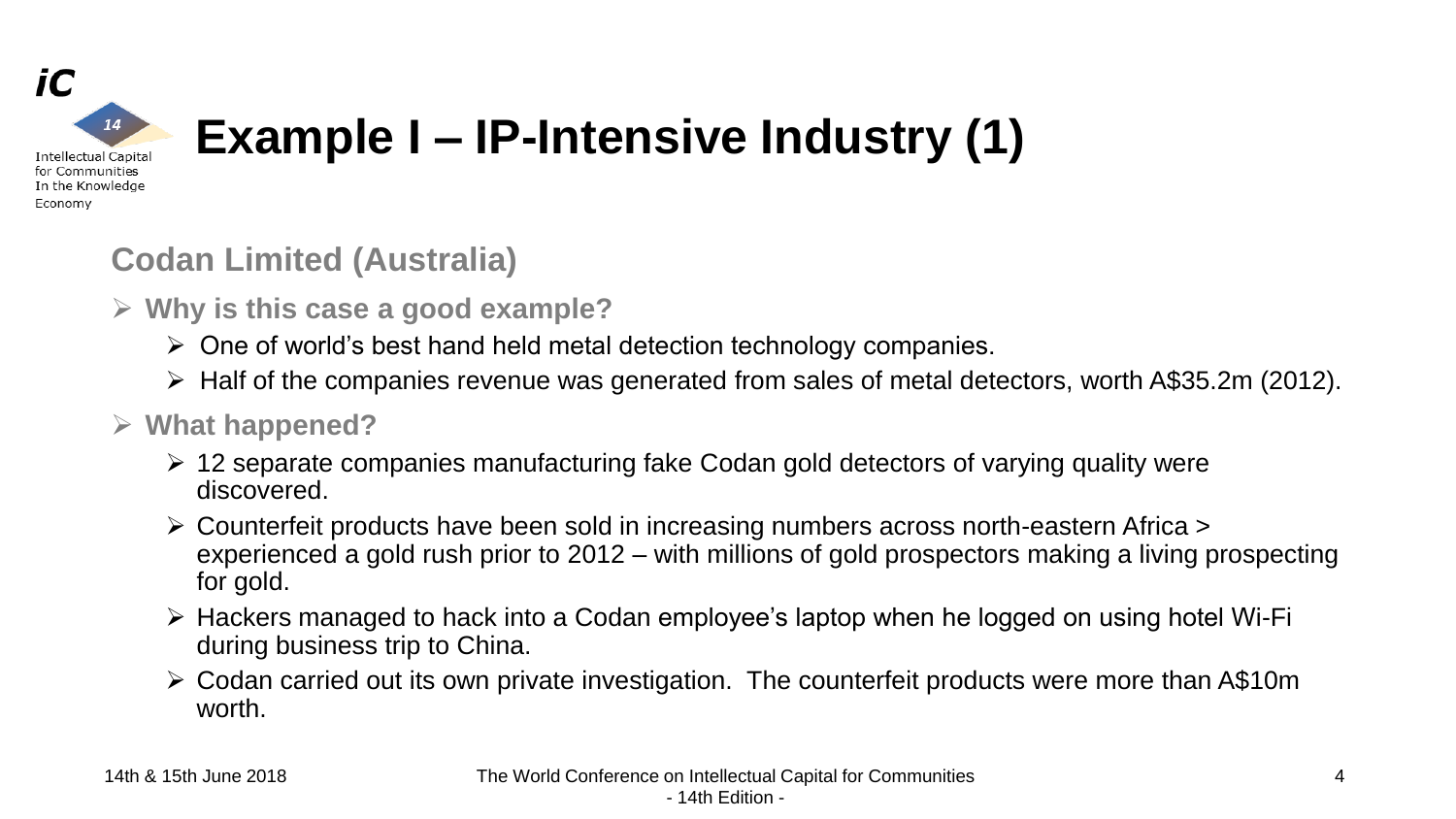

### **Codan Limited (Australia)**

- ➢ China meted out jail terms of up to two years for the principals of three first-tier manufacturing companies in the supply chain, while Dubai fined several players around A\$5,000 (\$3,859.50).
- ➢ Codan introduced encrypted products and employed several people on preventing hacking-led counterfeiting.
- ➢ Consequently, Codan sought a solution in the form of Fujifilm's ForgeGuard anticounterfeiting labels.
- ➢ The company's net profit fell to A\$9.2 million in the year to June 30, 2014, from A\$45 million a year earlier as a result.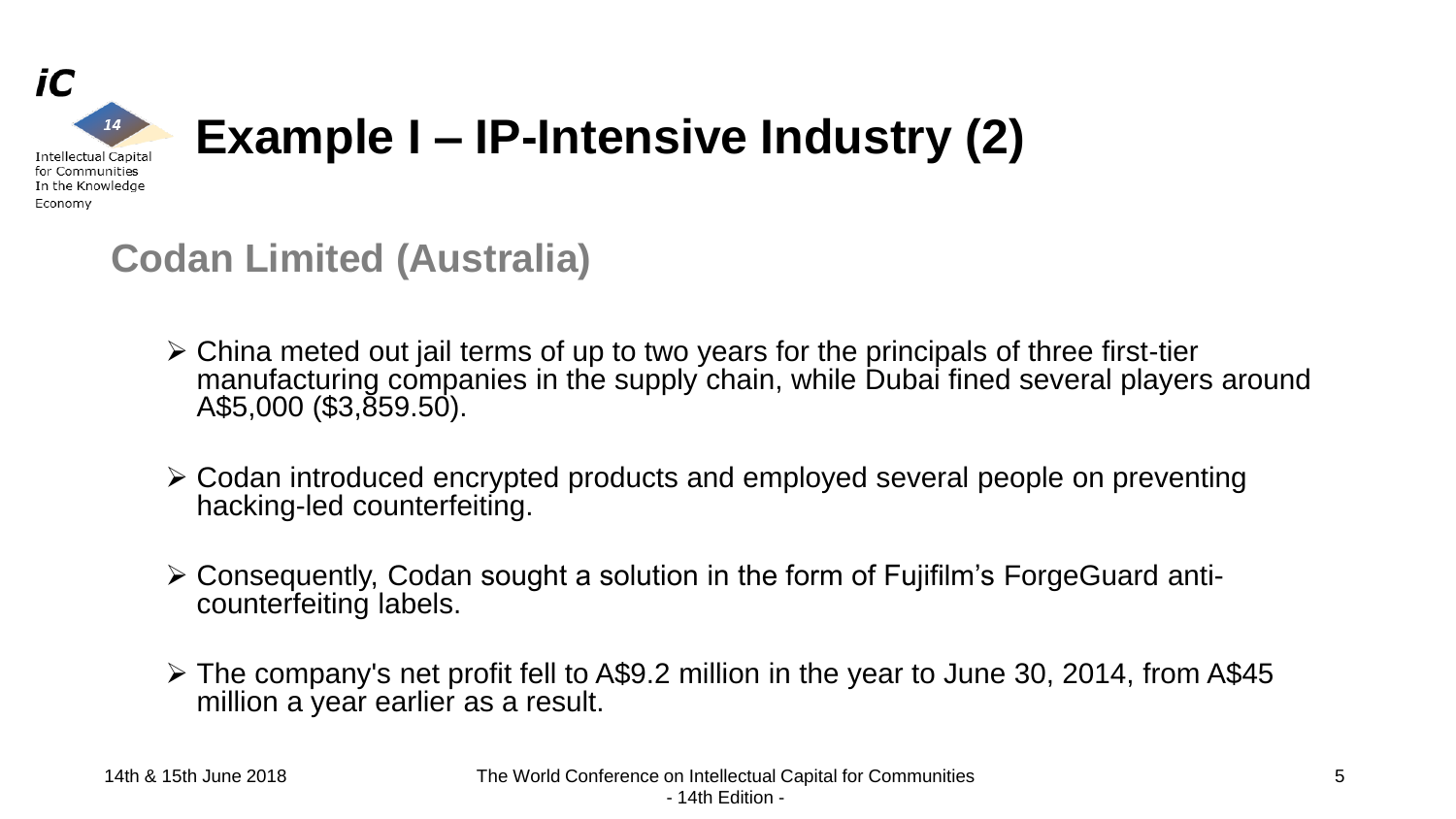

## **Equifax Inc. (U.S.)**

#### ➢ **Why is this case a good example?**

- $\triangleright$  Equifax is one of the world's three-largest consumer credit reporting bureaus and holds data of more than 820 million consumers and more than 91 million business worldwide.
- ➢ The recent data breach affects almost every second American. The consequences for the financial market are not predictable, but can be devastating.

- ➢ PI of 143m Americans (including some Australian & British customers) were stolen. The exposed data include names, birth dates, SSNs, addresses and some driver's license numbers.
- $\triangleright$  Three executives sold shares worth approximately \$1.8m days after the data breach has been discovered.
- ➢ Equifax's South America operations was also affected by the data breach (Brian Krebs).
- $\triangleright$  Equifax learned about the breach almost five months before the date it has publicly disclosed (March).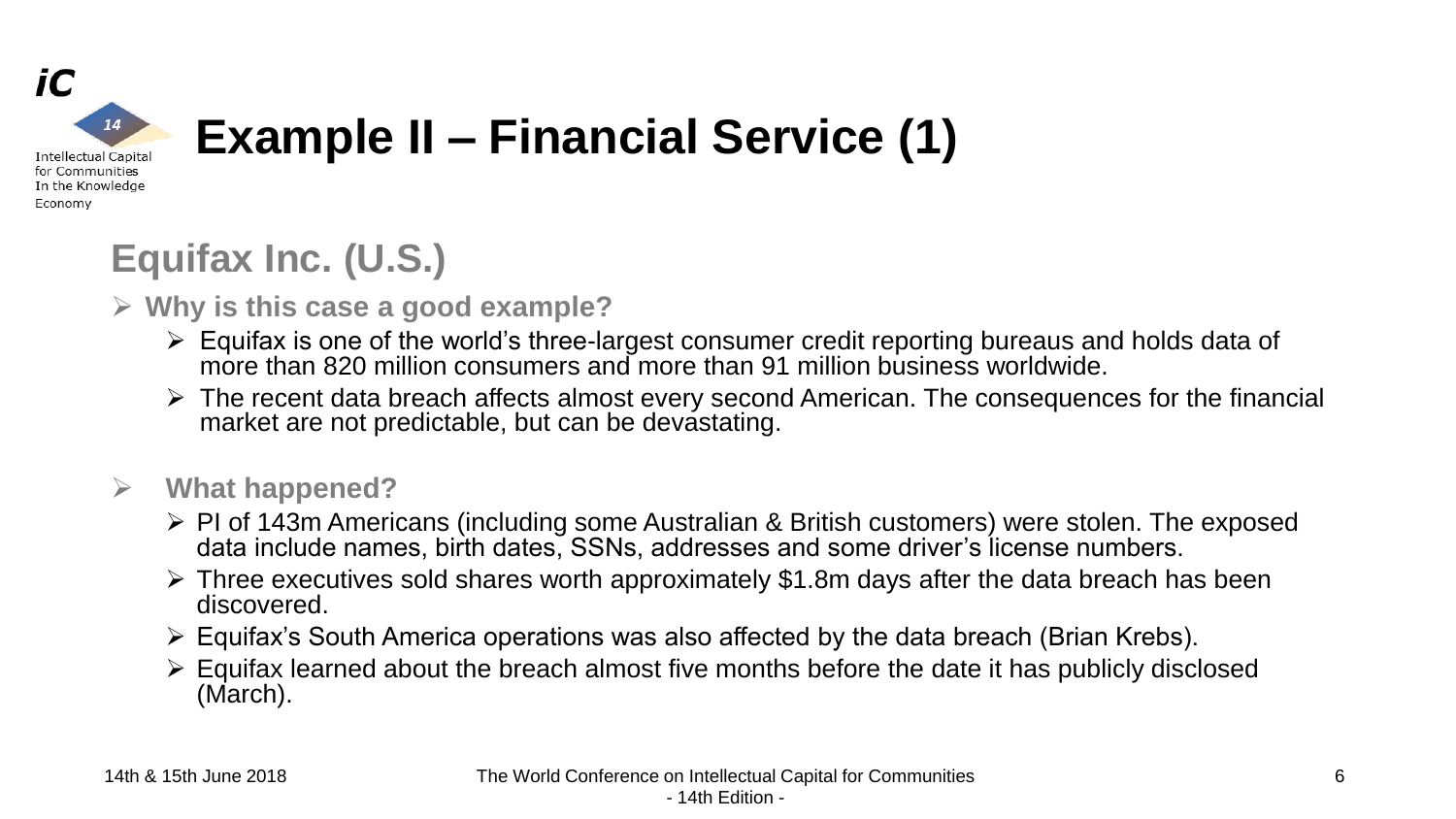

### **Equifax Inc. (U.S.)**

#### ➢ **Consequences**

- ➢ The data theft could cause financial grief for years for home buyers & mortgage applicants.
- $\triangleright$  The theft of driver's licenses is especially worrisome  $\triangleright$  could help cyber thieves create a more credible fake ID.
- ➢ Equifax customers have been offered one year's free access to Equifax's own Trusted ID service.
- $\triangleright$  The share price collapsed as an immediate reaction to the publication. The securities lost about one-seventh of their value.
- ➢ Standard & Poor's has revised its outlook on Equifax's BBB-plus rated bonds from stable to negative.
- $\triangleright$  Within days, at least 100 suits had been filed.
- $\triangleright$  The company faces scrutiny from Congress, which is to hold two hearings, and several state attorneys general, including New York's.
- $\triangleright$  The CEO, Richard F. Smith, was forced to retire from his position.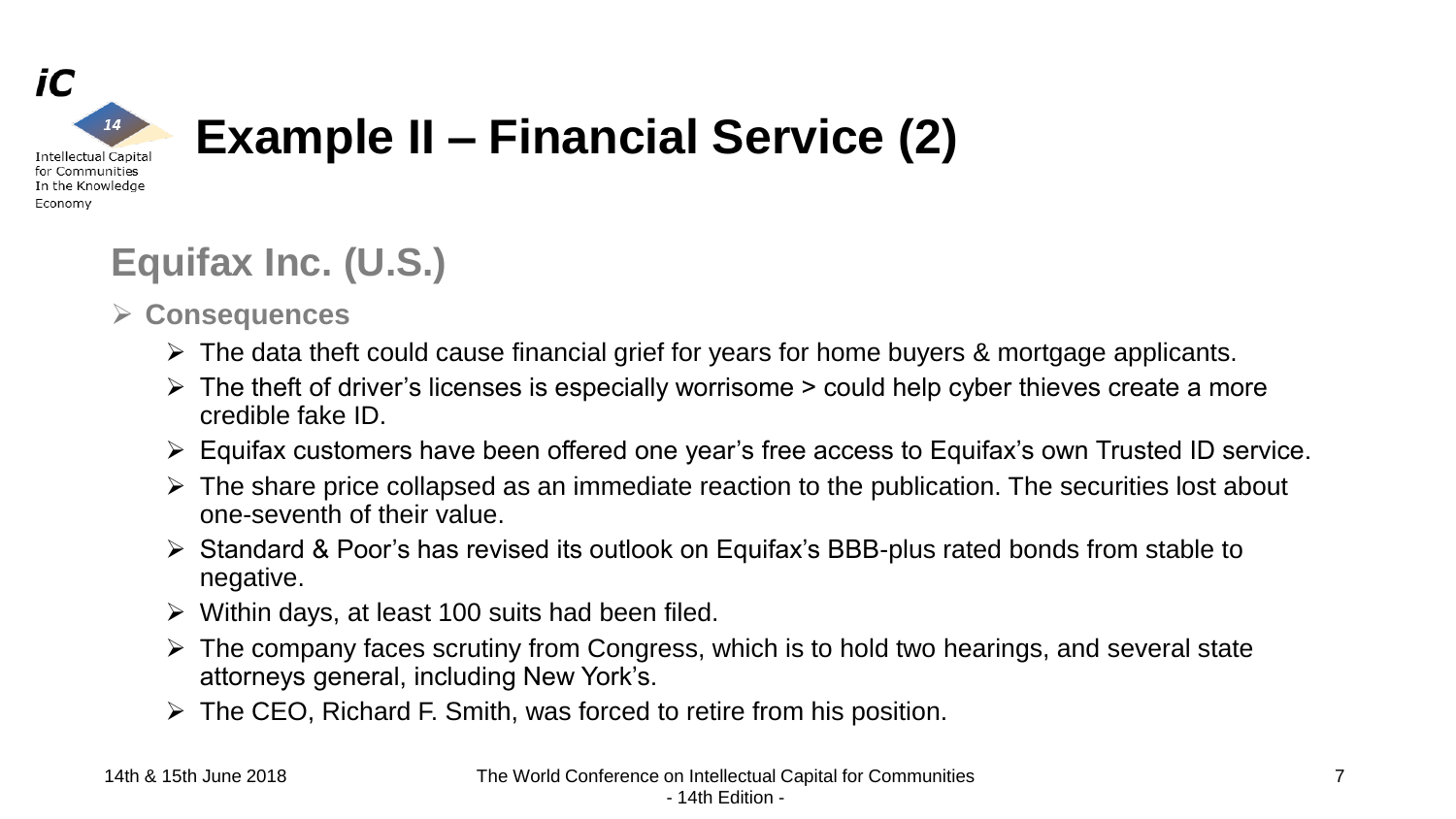

## **Example III – Digital Platforms (Retail) (1)**

## **Target Corporation (U.S.)**

- ➢ **Why is this case a good example?**
	- ➢ Target Corporation is the second largest retailer in the U.S. and a component of the S&P 500 index.
	- ➢ The company reached one of the largest data breach multistate settlements in recent history.

- ➢ Hackers managed to steal credit and debit card records from more than 40m Target customers, as well as personal information from some 60-70m people.
- ➢ An investigation by the states found that in November 2013, scammers got access to Target's server through credentials stolen from a third-party vendor.
- ➢ The data breach was the first in a series of scams that hit other retailers and forced the retail industry, banks and card companies to increase security and sped the adoption of microchips into U.S. credit and debit cards.
- $\triangleright$  The company has been subject to a number of lawsuits initiated by credit card companies (\$106m), customers (\$10m) and state governments. (\$18,5m)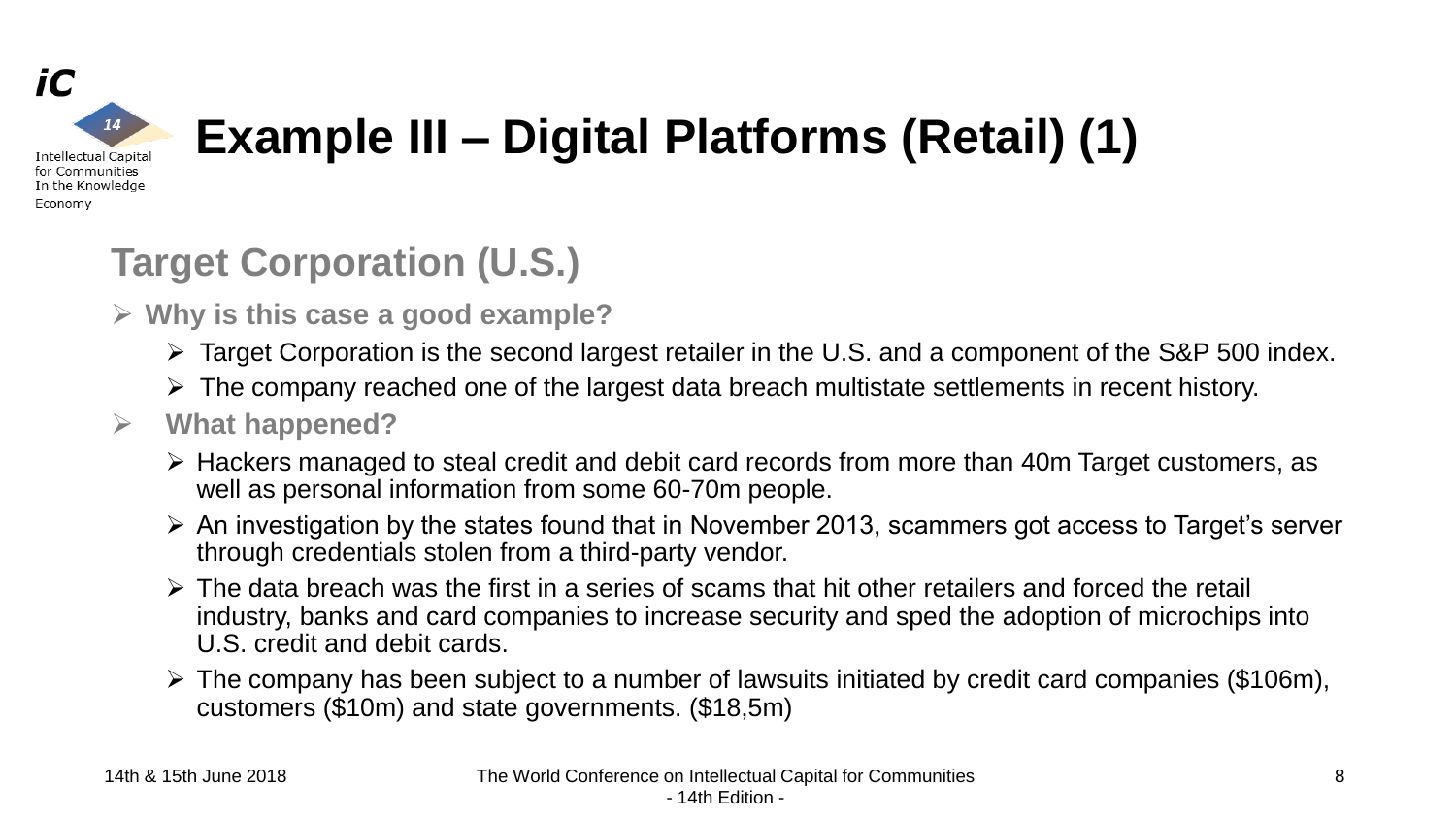

## **Example III – Digital Platforms (Retail) (2)**

## **Target Corporation (U.S.)**

➢ **Consequences**

- ➢ Fourth quarter and full-year 2013 net expense related to the data breach were \$17m , reflecting \$61m of gross expense partially covered by the recognition of a \$44m insurance receivable.
- ➢ In 2014, the company incurred breach-related expenses of \$145m, which reflected \$191m of gross expense partially covered by the recognition of a \$46m insurance receivable.
- ➢ CEO, chairman and president Gregg Steinhafel, resigned in May 2014.
- ➢ In May 2017, a \$18.5m settlement was reached, involving 47 states and the District of Columbia > this is the largest multistate data breach settlement to date.
- ➢ The total costs for the breach had been more than \$200m.
- ➢ The agreement sets new industry standards for companies that process payment cards and maintain confidential information about their customers.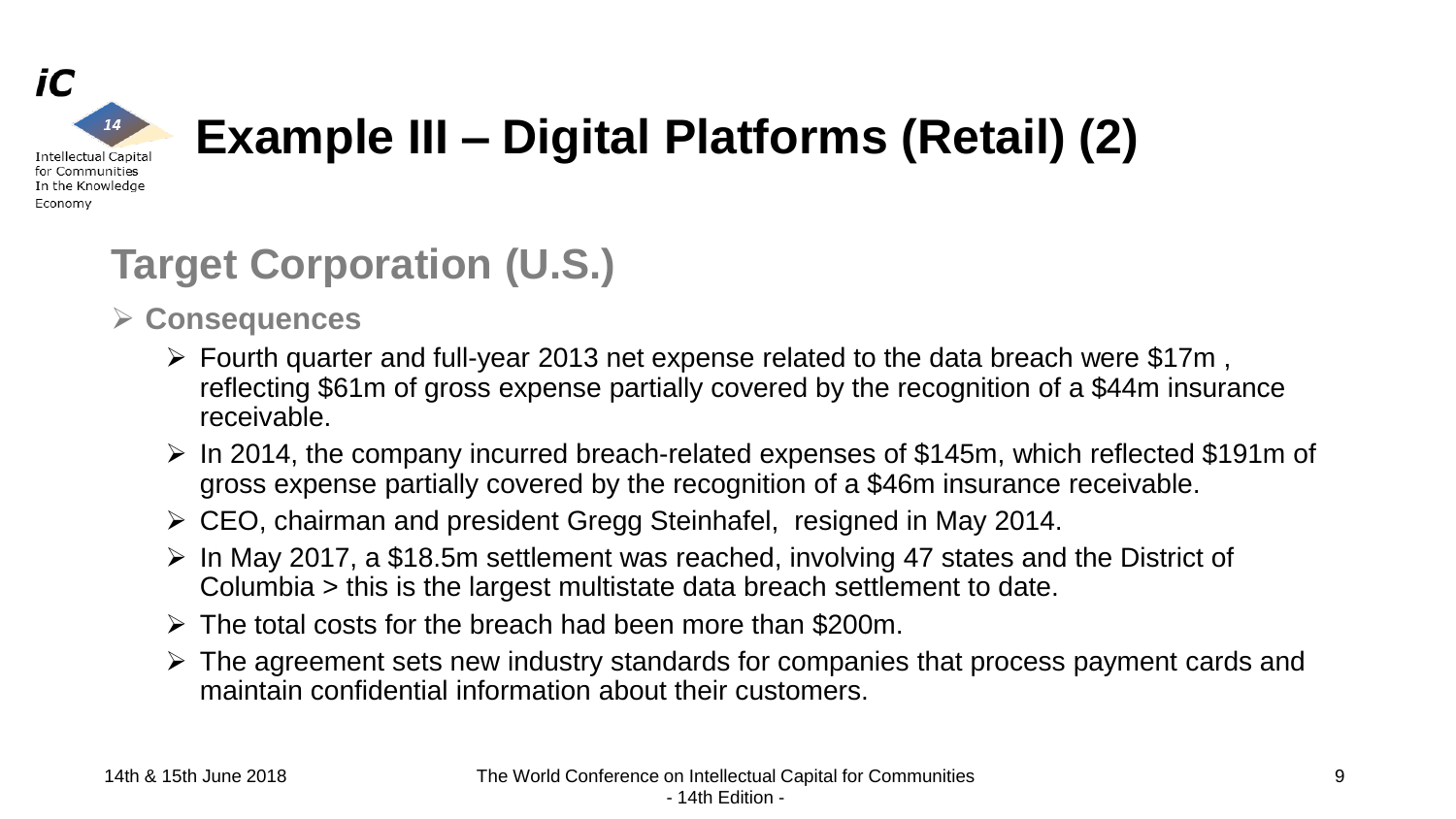

## **Anthem Inc. (U.S.)**

- ➢ **Why is this case a good example?**
	- ➢ With over 73m people served by its affiliated companies, including approx. 40m within its family health plans, Anthem is one of the leading health benefits companies in the US.
	- ➢ One of the largest data breach related settlements in history.

- ➢ Approx. 80m Americans have had their personal information exposed to hackers.
- ➢ Anthem failed to encrypt its files, indicating laxity in dealing with the security of personal information.
- ➢ The breach affected a wide range of Anthem branches, including: Anthem Blue Cross, Anthem Blue Cross & Blue Shield, Blue Cross & Blue Shield Georgia, Empire Blue Cross and Blue Shield, UniCare, HealthLink, Amerigroup, Caremore, HealthKeepers, Golden West.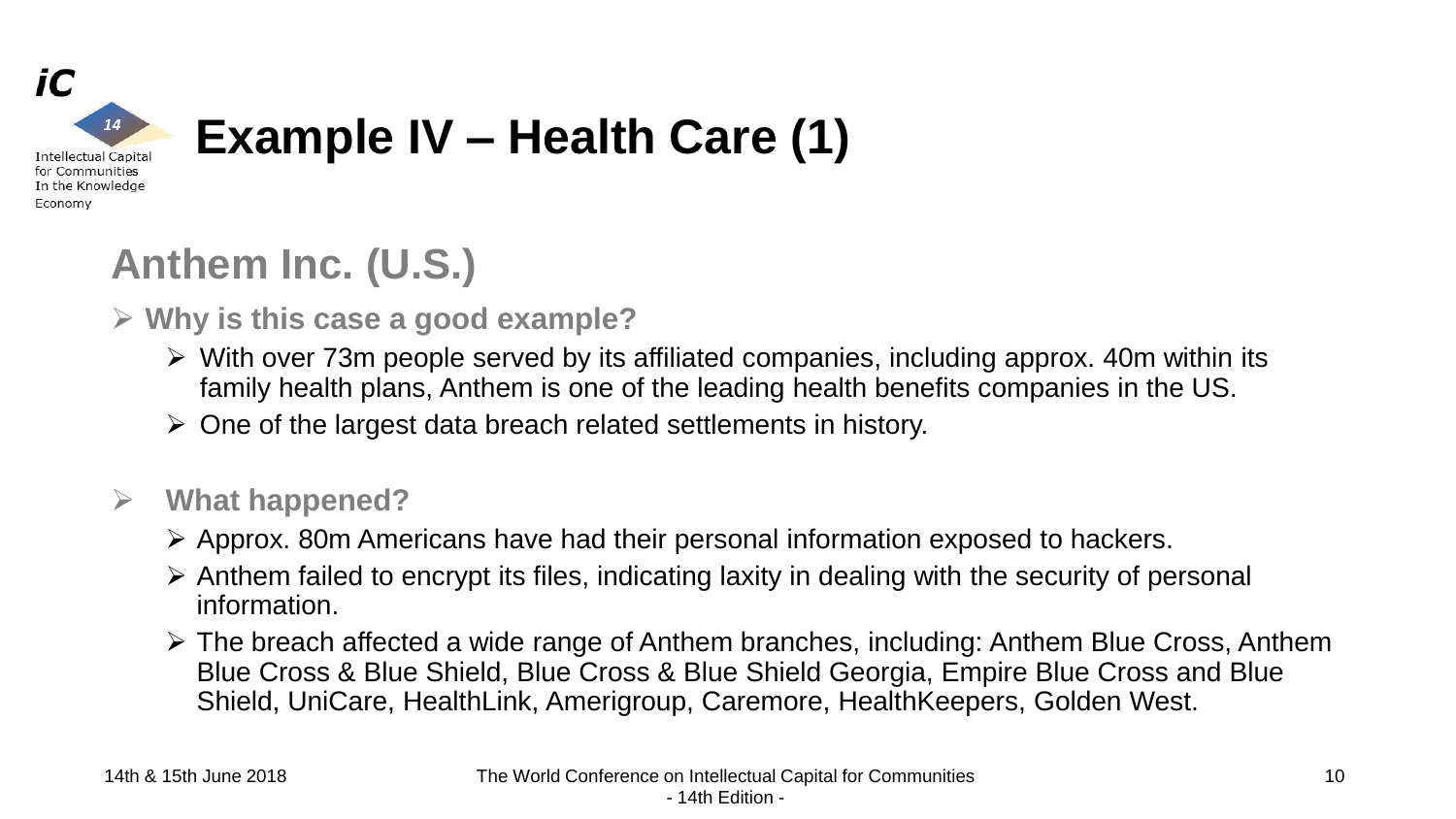

### **Anthem Inc. (U.S.)**

➢ **Consequences**

Economy

- ➢ \$230m in legal and consultant fees. Most of the costs were covered by its cyber insurance policy.
- ➢ In 2017, Anthem agreed to pay a record \$115m to settle a class action lawsuit.
- ➢ Victims will receive protection services such as at least two years of credit monitoring and reimbursement for breach-related expenses.
- ➢ By the end of August 2017, U.S. District Judge Lucy Koh granted preliminary approval of the \$115m settlement between health insurance and the 80m affected customers.
- $\triangleright$  Despite the fact that at least 100 class action lawsuits were filed against the company, in 2015, a survey issued by financial services firm Wedbush Securities indicated that Anthem's brand did not take a major hit after the breach. The impact was blunted by positive perceptions of the way the company handled the breach.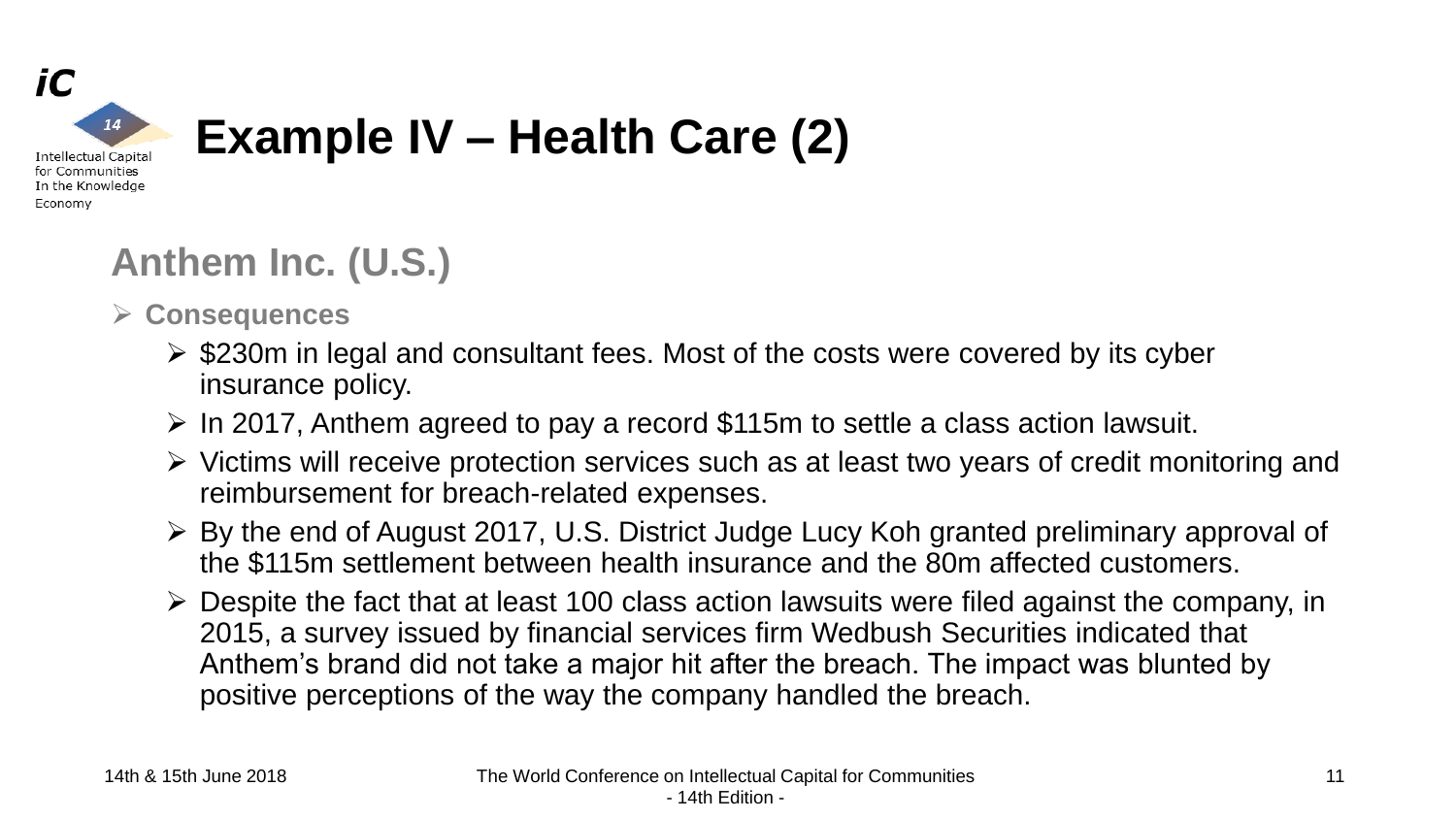

### **There are two types of attacks**

- ➢ **Targeted**
	- ➢ Considerable time, effort, expertise and recourses is invested in carrying out an targeted attack. This includes spying on the victim's infrastructure, as well as the collection of all available technical and operational details of the targeted object.
	- ➢ Various goals can be pursued, from stealing company data, through customer data, to blackmailing and disrupting operations.
	- $\triangleright$  The perpetrators are often concerned with not being recognized and moving around the system as freely and undetected as possible. > "dwell time" in 2017 was 146 days globally and 469 days in the EU (FireEye).
- ➢ **Distributed**
	- $\triangleright$  Try to affect a wide range of domains and users by phishing mails and other malware as well as DoS and DDoS attacks.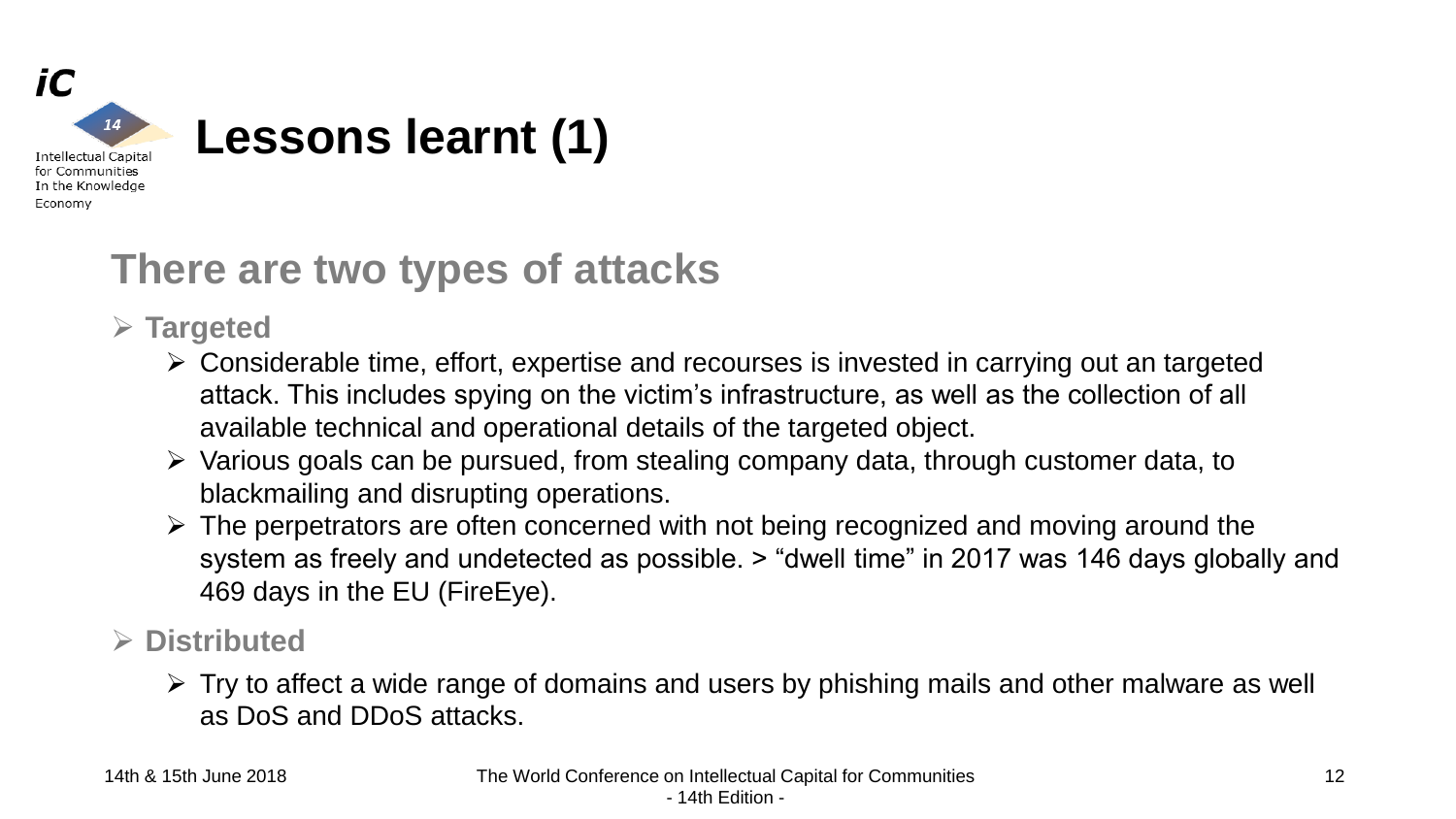

### **Attack Strategies**

- ➢ Approx. 97% of successful attacks involve some degree of social engineering.
- ➢ The human factor plays a significant role, either by human error, malicious intent or incompetence.
- ➢ The sharp rise in cyber-attacks on businesses illustrates that many companies are neither financially nor organizationally prepared for such scenarios.
- ➢ The most significant impacts on enterprises was a result of targeted attacks, although in most cases the attack-related costs were greater than the value of the lost asset.
- ➢ Increasing threat through digital services that are outsourced.
- ➢ Recent cyber-attacks show that collateral damage can cause also considerable damage.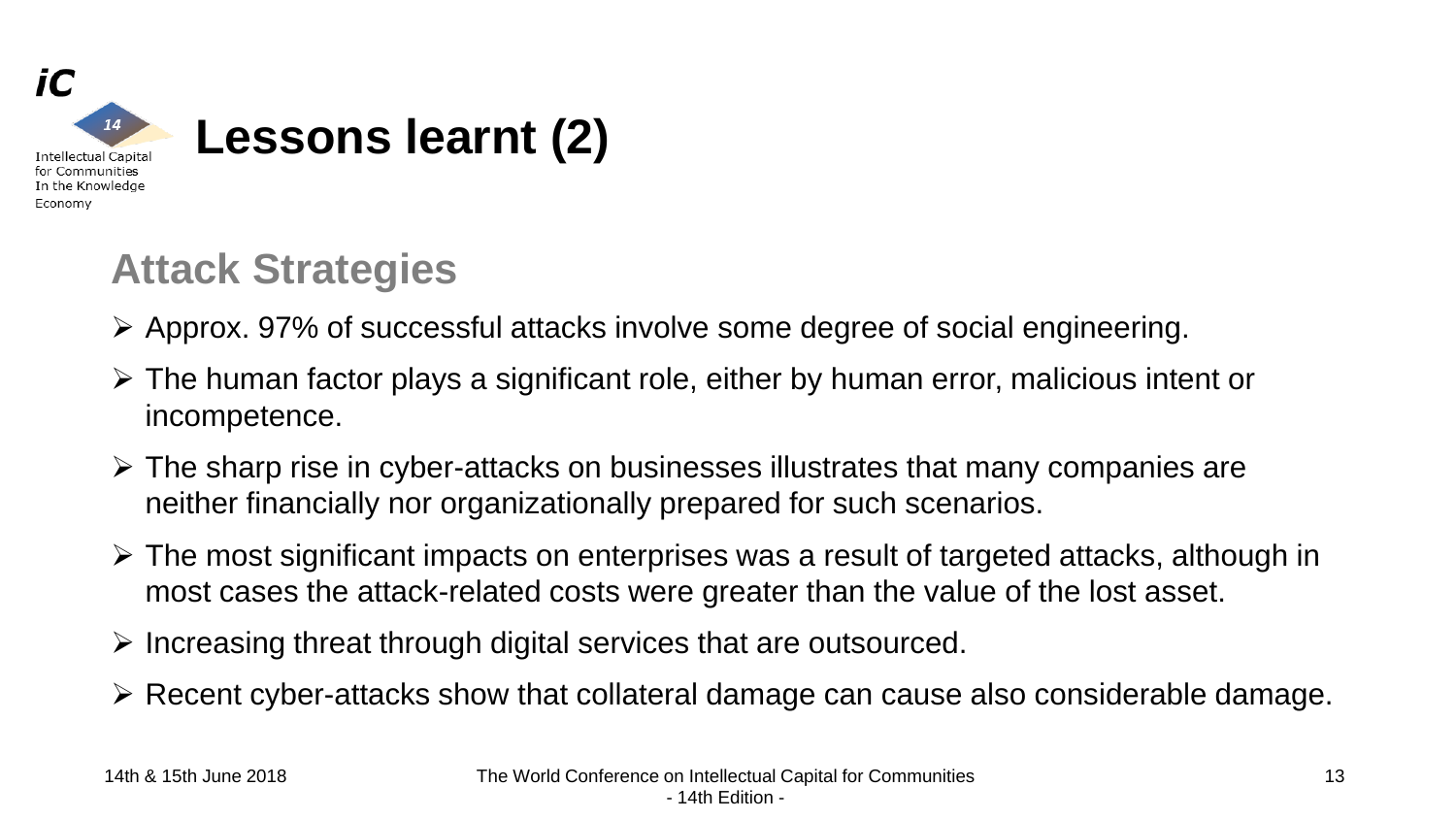

### **Attack Related Costs**

- ➢ Companies with a strong reputation before crises have a higher degree of immunity and therefore suffer fewer reputational losses than companies with a lower reputation.
- ➢ Social media spread such news quickly and can have a far-reaching influence on reputation.
- ➢ Data breaches always present a reputational risk, however the extent to which enterprises suffer a reputational damage is dependent upon the severity, the origin and the duration of a breach.
- ➢ Becoming a case study contributes to the longevity of reputational damage.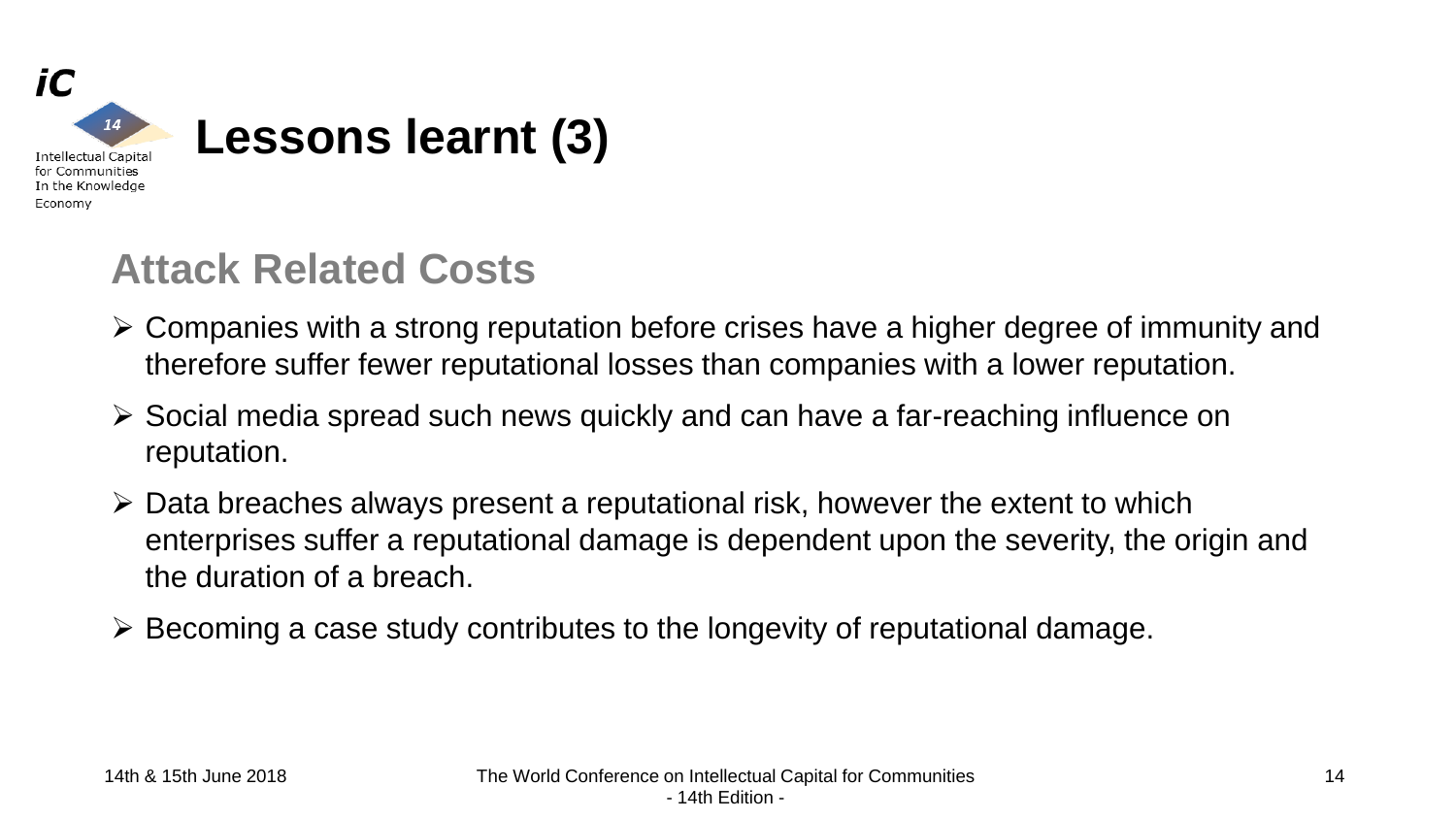

### **Factors Influencing the Impact on Reputation**

- $\triangleright$  Speed of response of the affected company is crucial for the degree of the reputational damage.
- $\triangleright$  Discovering a cyber-intrusion enables enterprises to take immediate countermeasures. In addition, there is some time to remove the intruder from the system without causing even greater damage.
- $\triangleright$  A strategic battle plan will help to reduce chaos and uncoordinated attempts to manage the situation and foster a positive public image.
- $\triangleright$  Data management is important to reduce the risk of data contamination.
- $\triangleright$  A good communication strategy and public relations work generates a positive public image and conveys the image that the company is in control of the situation and deals conscientiously with the incident.
- $\triangleright$  However, that's not sufficient if technical and structural decisions are not taken in the aftermaths, which on the one hand ward off the cyber-attack, reduce the damage and secure data, and on the other hand ensure that such a cyber-attack is not repeated.